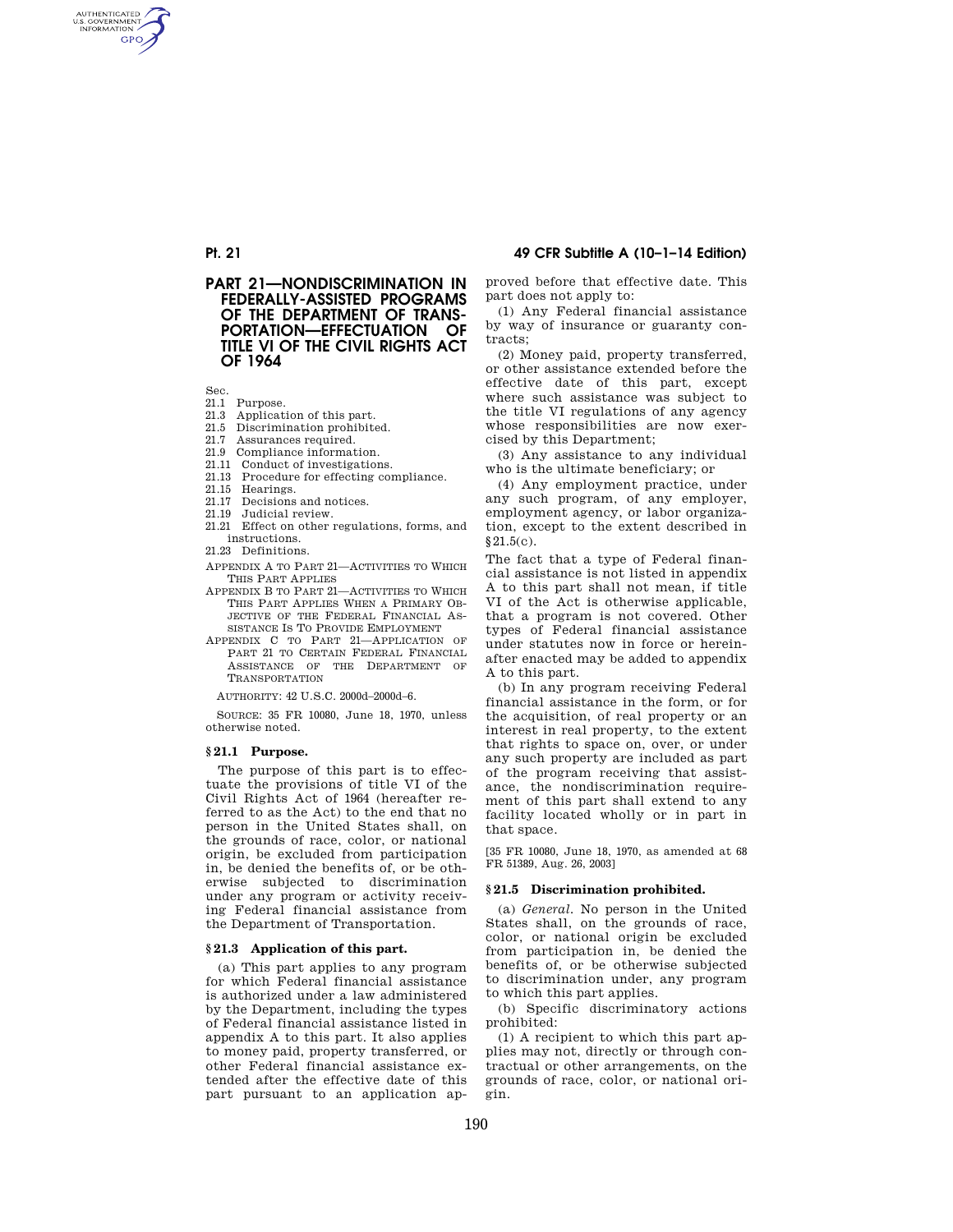(i) Deny a person any service, financial aid, or other benefit provided under the program;

(ii) Provide any service, financial aid, or other benefit to a person which is different, or is provided in a different manner, from that provided to others under the program;

(iii) Subject a person to segregation or separate treatment in any matter related to his receipt of any service, financial aid, or other benefit under the program;

(iv) Restrict a person in any way in the enjoyment of any advantage or privilege enjoyed by others receiving any service, financial aid, or other benefit under the program;

(v) Treat a person differently from others in determining whether he satisfies any admission, enrollment, quota, eligibility, membership, or other requirement or condition which persons must meet in order to be provided any service, financial aid, or other benefit provided under the program;

(vi) Deny a person an opportunity to participate in the program through the provision of services or otherwise or afford him an opportunity to do so which is different from that afforded others under the program; or

(vii) Deny a person the opportunity to participate as a member of a planning, advisory, or similar body which is an integral part of the program.

 $(2)$  A recipient, in determining the types of services, financial aid, or other benefits, or facilities which will be provided under any such program, or the class of person to whom, or the situations in which, such services, financial aid, other benefits, or facilities will be provided under any such program, or the class of persons to be afforded an opportunity to participate in any such program; may not, directly or through contractual or other arrangements, utilize criteria or methods of administration which have the effect of subjecting persons to discrimination because of their race, color, or national origin, or have the effect of defeating or substantially impairing accomplishment of the objectives of the program with respect to individuals of a particular race, color, or national origin.

(3) In determining the site or location of facilities, a recipient or applicant may not make selections with the purpose or effect of excluding persons from, denying them the benefits of, or subjecting them to discrimination under any program to which this regulation applies, on the grounds of race, color, or national origin; or with the purpose or effect of defeating or substantially impairing the accomplishment of the objectives of the Act or this part.

(4) As used in this section the services, financial aid, or other benefits provided under a program receiving Federal financial assistance include any service, financial aid, or other benefit provided in or through a facility provided with the aid of Federal financial assistance.

(5) The enumeration of specific forms of prohibited discrimination in this paragraph does not limit the generality of the prohibition in paragraph (a) of this section.

(6) Examples demonstrating the application of the provisions of this section to certain types of Federal financial assistance administered by the Department of Transportation are contained in appendix C of this part.

(7) This part does not prohibit the consideration of race, color, or national origin if the purpose and effect are to remove or overcome the consequences of practices or impediments which have restricted the availability of, or participation in, the program or activity receiving Federal financial assistance, on the grounds of race, color, or national origin. Where prior discriminatory practice or usage tends, on the grounds of race, color, or national origin to exclude individuals from participation in, to deny them the benefits of, or to subject them to discrimination under any program or activity to which this part applies, the applicant or recipient must take affirmative action to remove or overcome the effects of the prior discriminatory practice or usage. Even in the absence of prior discriminatory practice or usage, a recipient in administering a program or activity to which this part applies, is expected to take affirmative action to assure that no person is excluded from participation in or denied the benefits of the program or activity on the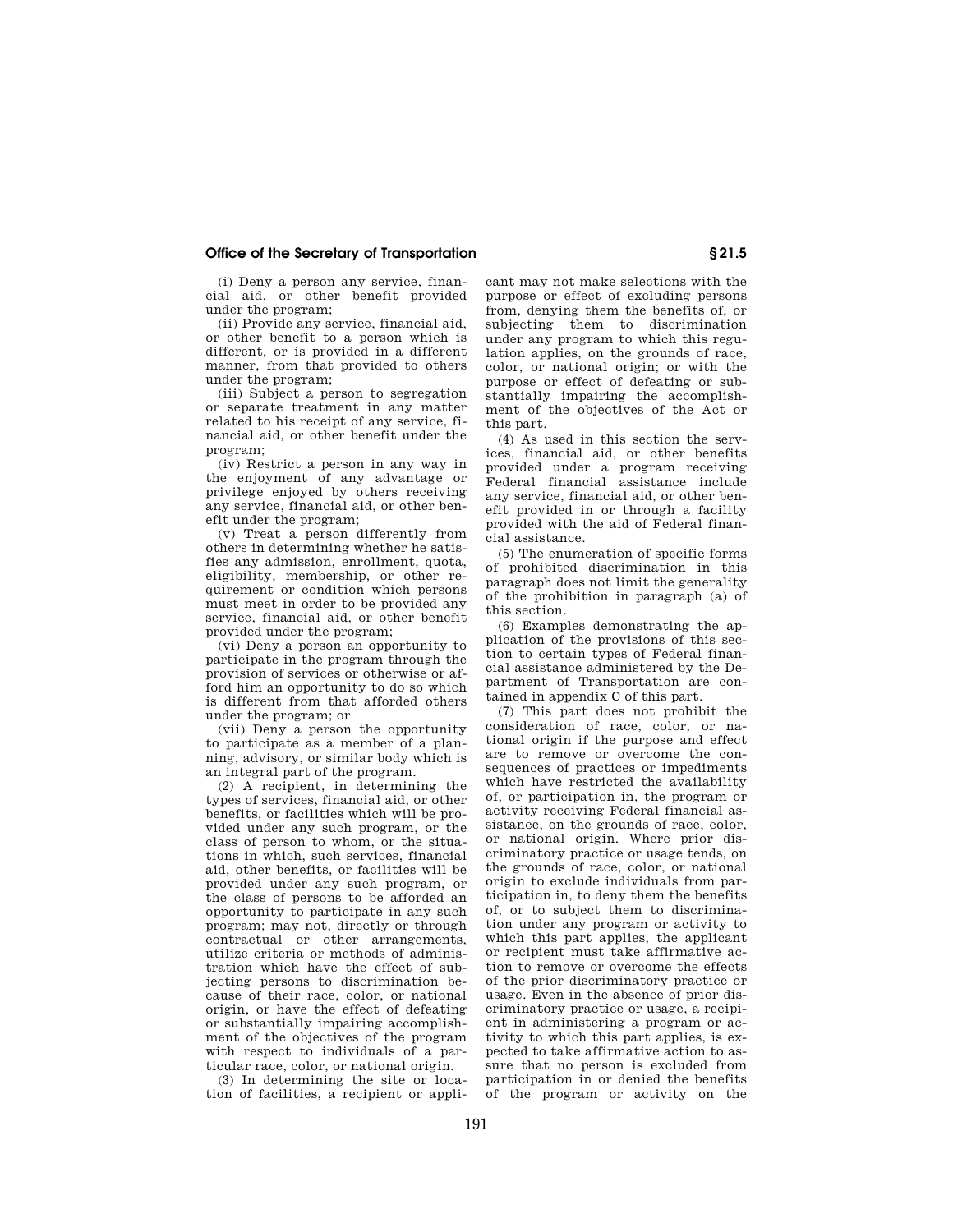grounds of race, color, or national origin.

(c) Employment practices:

(1) Where a primary objective of the Federal financial assistance to a program to which this part applies is to provide employment, a recipient or other party subject to this part shall not, directly or through contractual or other arrangements, subject a person to discrimination on the ground of race, color, or national origin in its employment practices under such program (including recruitment or recruitment advertising, hiring, firing, upgrading, promotion, demotion, transfer, layoff, termination, rates of pay or other forms of compensation or benefits, selection for training or apprenticeship, use of facilities, and treatment of employees). Such recipient shall take affirmative action to insure that applicants are employed, and employees are treated during employment, without regard to their race, color, or national origin. The requirements applicable to construction employment under any such program shall be those specified in or pursuant to Part III of Executive Order 11246 or any Executive order which supersedes it.

(2) Federal financial assistance to programs under laws funded or administered by the Department which have as a primary objective the providing of employment include those set forth in appendix B to this part.

(3) Where a primary objective of the Federal financial assistance is not to provide employment, but discrimination on the grounds of race, color, or national origin in the employment practices of the recipient or other persons subject to the regulation tends, on the grounds of race, color, or national origin, to exclude individuals from participation in, to deny them the benefits of, or to subject them to discrimination under any program to which this regulation applies, the provisions of paragraph (c)(1) of this section shall apply to the employment practices of the recipient or other persons subject to the regulation, to the extent necessary to assure equality of opportunity to, and nondiscriminatory treatment of, beneficiaries.

# **§ 21.7 49 CFR Subtitle A (10–1–14 Edition)**

(d) A recipient may not make a selection of a site or location of a facility if the purpose of that selection, or its effect when made, is to exclude individuals from participation in, to deny them the benefits of, or to subject them to discrimination under any program or activity to which this rule applies, on the grounds of race, color, or national origin; or if the purpose is to, or its effect when made will, substantially impair the accomplishment of the objectives of this part.

[35 FR 10080, June 18, 1970, as amended by Amdt. 72–2, 38 FR 17997, July 5, 1973; 68 FR 51389, Aug. 26, 2003]

### **§ 21.7 Assurances required.**

(a) *General.* (1) Every application for Federal financial assistance to which this part applies, except an application to which paragraph (b) of this section applies, and every application for Federal financial assistance to provide a facility shall, as a condition to its approval and the extension of any Federal financial assistance pursuant to the application, contain or be accompanied by, an assurance that the program will be conducted or the facility operated in compliance with all requirements imposed by or pursuant to this part. Every awardof Federal financial assistance shall require the submission of such an assurance. In the case where the Federal financial assistance is to provide or is in the form of personal property, or real property or interest therein or structures thereon, the assurance shall obligate the recipient, or, in the case of a subsequent transfer, the transferee, for the period during which the property is used for a purpose for which the Federal financial assistance is extended or for another purpose involving the provision of similar services or benefits, or for as long as the recipient retains ownership or possession of the property, whichever is longer. In all other cases the assurance shall obligate the recipient for the period during which Federal financial assistance is extended to the program. The Secretary shall specify the form of the foregoing assurances, and the extent to which like assurances will be required of subgrantees, contractors and subcontractors, transferees, successors in interest, and other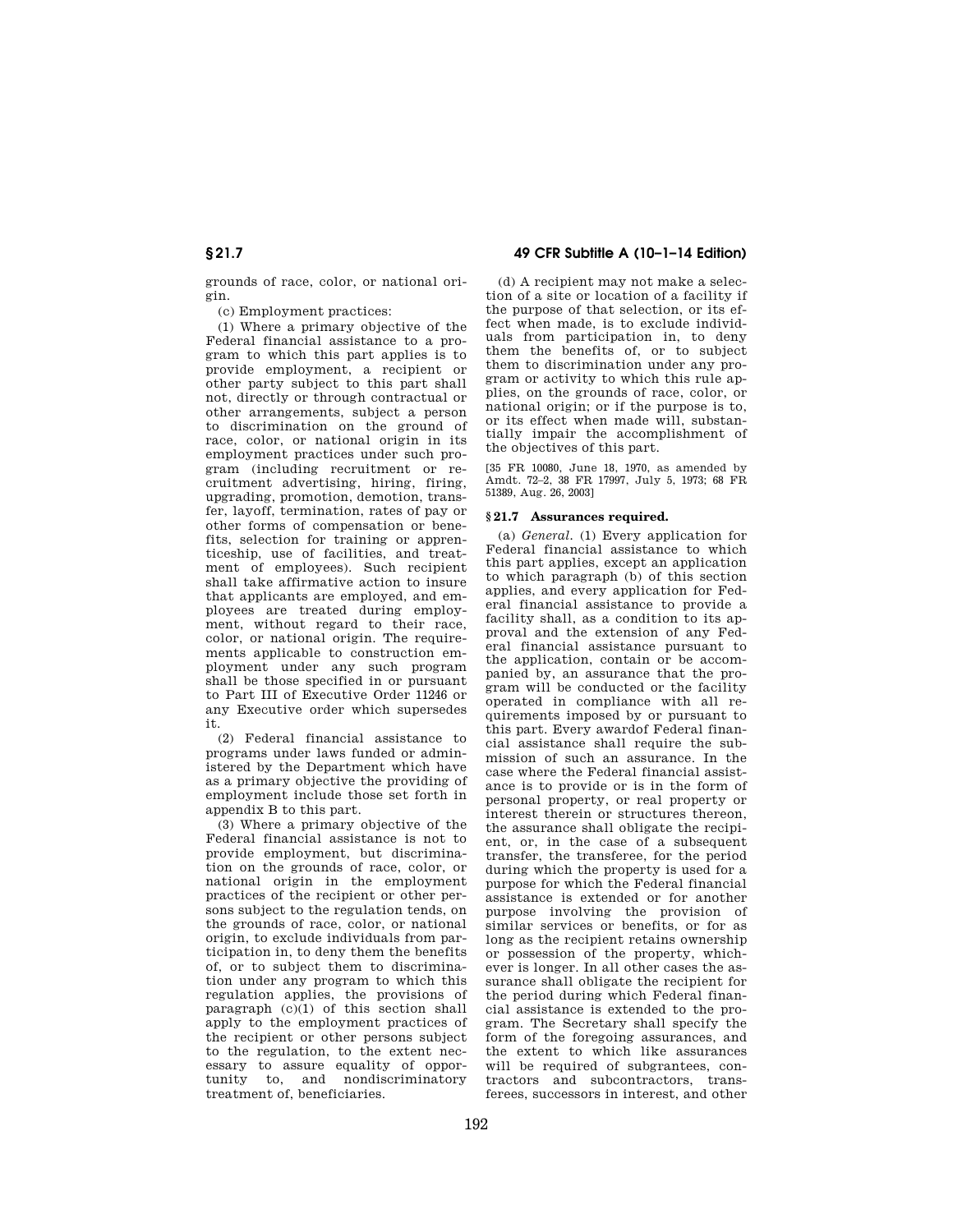participants. Any such assurance shall include provisions which give the United States a right to seek its judicial enforcement.

(2) In the case where Federal financial assistance is provided in the form of a transfer of real property, structures, or improvements thereon, or interest therein, from the Federal Government, the instrument effecting or recording the transfer shall contain a covenant running with the land assuring nondiscrimination for the period during which the real property is used for a purpose for which the Federal financial assistance is extended or for another purpose involving the provision of similar services or benefits. Where no transfer of property or interest therein from the Federal Government is involved, but property is acquired or improved with Federal financial assistance, the recipient shall agree to include such covenant in any subsequent transfer of such property. When the property is obtained from the Federal Government, such covenant may also include a condition coupled with a right to be reserved by the Department to revert title to the property in the event of a breach of the covenant where, in the discretion of the Secretary, such a condition and right of reverter is appropriate to the statute under which the real property is obtained and to the nature of the grant and the grantee. In such event if a transferee of real property proposes to mortgage or otherwise encumber the real property as security for financing construction of new, or improvement of existing, facilities on such property for the purposes for which the property was transferred, the Secretary may agree, upon request of the transferee and if necessary to accomplish such financing, and upon such conditions as he deems appropriate, to subordinate such right of reversion to the lien of such mortgage or other encumbrance.

(b) *Continuing Federal financial assistance.* Every application by a State or a State agency for continuing Federal financial assistance to which this part applies (including the types of Federal financial assistance listed in appendix A to this part) shall as a condition to its approval and the extension of any Federal financial assistance pursuant to the application: (1) Contain or be accompanied by a statement that the program is (or, in the case of a new program, will be) conducted in compliance with all requirements imposed by or pursuant to this part, and (2) provide or be accompanied by provision for such methods of administration for the program as are found by the Secretary to give reasonable guarantee that the applicant and all recipients of Federal financial assistance under such program will comply with all requirements imposed by or pursuant to this part.

[35 FR 10080, June 18, 1970, as amended at 68 FR 51389, Aug. 26, 2003]

### **§ 21.9 Compliance information.**

(a) *Cooperation and assistance.* The Secretary shall to the fullest extent practicable seek the cooperation of recipients in obtaining compliance with this part and shall provide assistance and guidance to recipients to help them comply voluntarily with this part.

(b) *Compliance reports.* Each recipient shall keep such records and submit to the Secretary timely, complete, and accurate compliance reports at such times, and in such form and containing such information, as the Secretary may determine to be necessary to enable him to ascertain whether the recipient has complied or is complying with this part. In the case in which a primary recipient extends Federal financial assistance to any other recipient, such other recipient shall also submit such compliance reports to the primary recipient as may be necessary to enable the primary recipient to carry out its obligations under this part. In general recipients should have available for the Secretary racial and ethnic data showing the extent to which members of minority groups are beneficiaries of programs receiving Federal financial assistance.

(c) *Access to sources of information.*  Each recipient shall permit access by the Secretary during normal business hours to such of its books, records, accounts, and other sources of information, and its facilities as may be pertinent to ascertain compliance with this part. Where any information required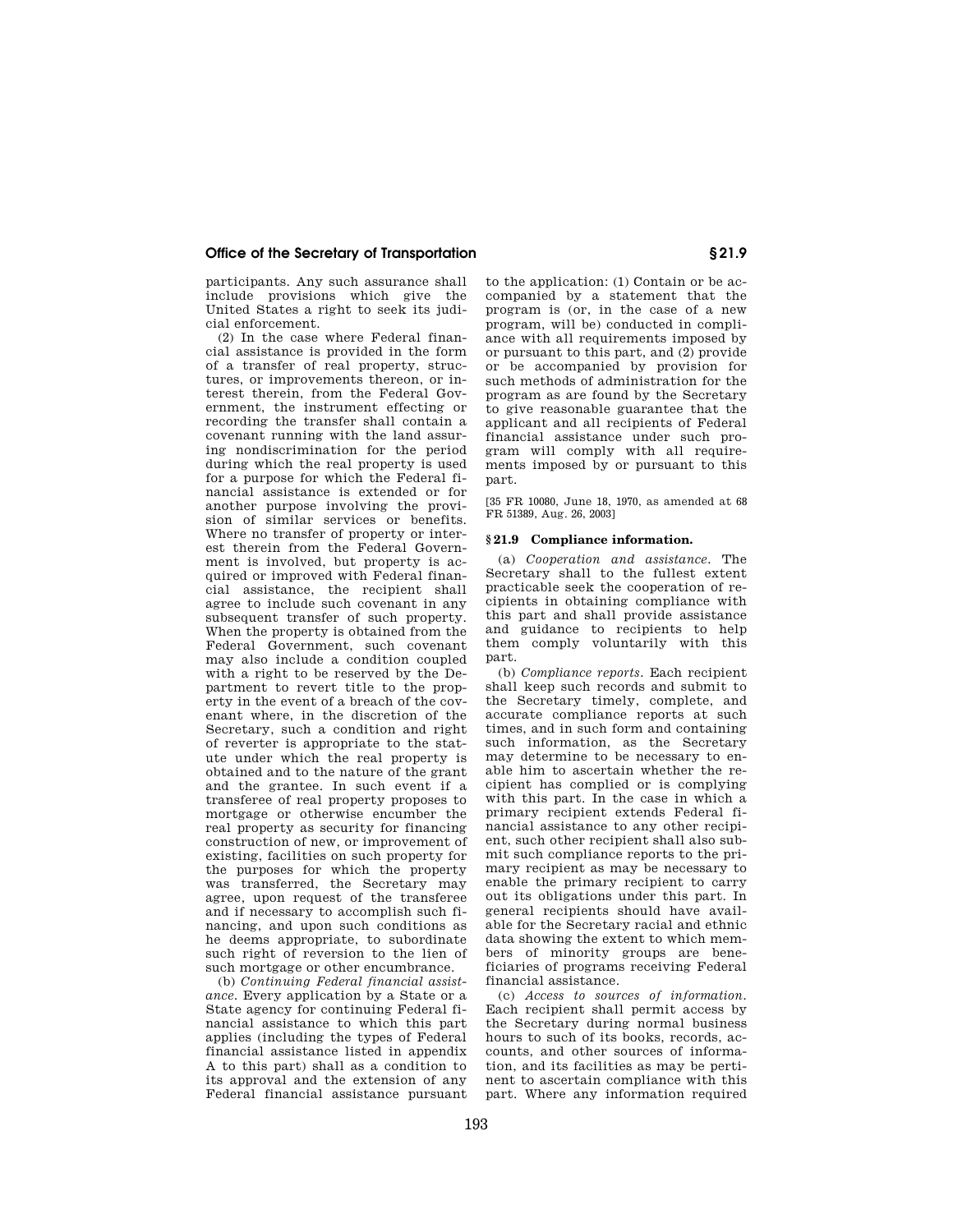of a recipient is in the exclusive possession of any other agency, institution, or person and this agency, institution, or person fails or refuses to furnish this information, the recipient shall so certify in its report and shall set forth what efforts it has made to obtain the information.

(d) *Information to beneficiaries and participants.* Each recipient shall make available to participants, beneficiaries, and other interested persons such information regarding the provisions of this part and its applicability to the program for which the recipient receives Federal financial assistance, and make such information available to them in such manner, as the Secretary finds necessary to apprise such persons of the protections against discrimination assured them by the Act and this part.

[35 FR 10080, June 18, 1970, as amended by Amdt. 72–2, 38 FR 17997, July 5, 1973; 68 FR 51389, Aug. 26, 2003]

# **§ 21.11 Conduct of investigations.**

(a) *Periodic compliance reviews.* The Secretary shall from time to time review the practices of recipients to determine whether they are complying with this part.

(b) *Complaints.* Any person who believes himself or any specific class of persons to be subjected to discrimination prohibited by this part may by himself or by a representative file with the Secretary a written complaint. A complaint must be filed not later than 180 days after the date of the alleged discrimination, unless the time for filing is extended by the Secretary.

(c) *Investigations.* The Secretary will make a prompt investigation whenever a compliance review, report, complaint, or any other information indicates a possible failure to comply with this part. The investigation will include, where appropriate, a review of the pertinent practices and policies of the recipient, the circumstances under which the possible noncompliance with this part occurred, and other factors relevant to a determination as to whether the recipient has failed to comply with this part.

(d) *Resolution of matters.* (1) If an investigation pursuant to paragraph (c) of this section indicates a failure to comply with this part, the Secretary will so inform the recipient and the matter will be resolved by informal means whenever possible. If it has been determined that the matter cannot be resolved by informal means, action will be taken as provided for in §21.13.

(2) If an investigation does not warrant action pursuant to paragraph (d)(1) of this section the Secretary will so inform the recipient and the complainant, if any, in writing.

(e) *Intimidatory or retaliatory acts prohibited.* No recipient or other person shall intimidate, threaten, coerce, or discriminate against any individual for the purpose of interfering with any right or privilege secured by section 601 of the Act or this part, or because he has made a complaint, testified, assisted, or participated in any manner in an investigation, proceeding, or hearing under this part. The identity of complainants shall be kept confidential except to the extent necessary to carry out the purposes of this part, including the conduct of any investigation, hearing, or judicial proceeding arising thereunder.

[35 FR 10080, June 18, 1970, as amended by Amdt. 72–2, 38 FR 17997, July 5, 1973]

#### **§ 21.13 Procedure for effecting compliance.**

(a) *General.* If there appears to be a failure or threatened failure to comply with this part, and if the noncompliance or threatened noncompliance cannot be corrected by informal means, compliance with this part may be effected by the suspension or termination of or refusal to grant or to continue Federal financial assistance or by any other means authorized by law. Such other means may include, but are not limited to: (1) A reference to the Department of Justice with a recommendation that appropriate proceedings be brought to enforce any rights of the United States under any law of the United States (including other titles of the Act), or any assurance or other contractual undertaking, and (2) any applicable proceeding under State or local law.

(b) *Noncompliance with §21.7.* If an applicant fails or refuses to furnish an assurance required under §21.7 or otherwise fails or refuses to comply with a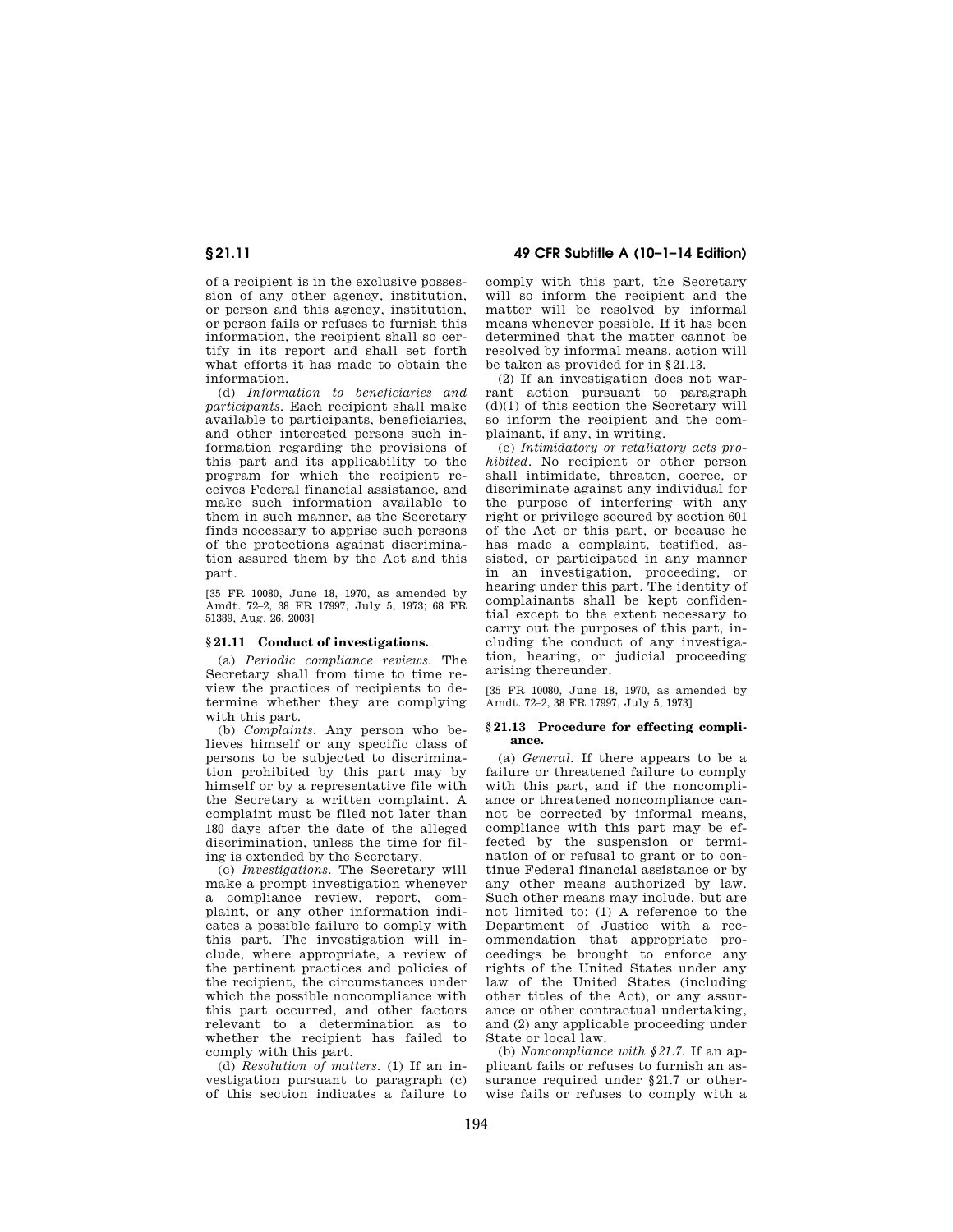requirement imposed by or pursuant to that section, Federal financial assistance may be refused in accordance with the procedures of paragraph (c) of this section. The Department shall not be required to provide assistance in such a case during the pendency of the administrative proceedings under such paragraph. However, subject to §21.21, the Department shall continue assistance during the pendency of such proceedings where such assistance is due and payable pursuant to an application approved prior to the effective date of this part.

(c) *Termination of or refusal to grant or to continue Federal financial assistance.*  No order suspending, terminating, or refusing to grant or continue Federal financial assistance shall become effective until:

(1) The Secretary has advised the applicant or recipient of his failure to comply and has determined that compliance cannot be secured by voluntary means;

 $(2)$  There has been an express finding on the record, after opportunity for hearing, of a failure by the applicant or recipient to comply with a requirement imposed by or pursuant to this part;

(3) The action has been approved by the Secretary pursuant to §21.17(e); and

(4) The expiration of 30 days after the Secretary has filed with the committee of the House and the committee of the Senate having legislative jurisdiction over the program involved, a full written report of the circumstances and the grounds for such action.

Any action to suspend or terminate or to refuse to grant or to continue Federal financial assistance shall be limited to the particular political entity, or part thereof, or other applicant or recipient as to whom such a finding has been made and shall be limited in its effect to the particular program, or part thereof, in which such noncompliance has been so found.

(d) *Other means authorized by law.* No action to effect compliance with title VI of the Act by any other means authorized by law shall be taken by this Department until:

(1) The Secretary has determined that compliance cannot be secured by voluntary means;

(2) The recipient or other person has been notified of its failure to comply and of the action to be taken to effect compliance; and

(3) The expiration of at least 10 days from the mailing of such notice to the recipient or other person. During this period of at least 10 days, additional efforts shall be made to persuade the recipient or other person to comply with the regulation and to take such corrective action as may be appropriate.

## **§ 21.15 Hearings.**

(a) *Opportunity for hearing.* Whenever an opportunity for a hearing is required by §21.13(c), reasonable notice shall be given by registered or certified mail, return receipt requested, to the affected applicant or recipient. This notice shall advise the applicant or recipient of the action proposed to be taken, the specific provision under which the proposed action against it is to be taken, and the matters of fact or law asserted as the basis for this action, and either: (1) Fix a date not less than 20 days after the date of such notice within which the applicant or recipient may request of the Secretary that the matter be scheduled for hearing or (2) advise the applicant or recipient that the matter in question has been set down for hearing at a stated place and time. The time and place so fixed shall be reasonable and shall be subject to change for cause. The complainant, if any, shall be advised of the time and place of the hearing. An applicant or recipient may waive a hearing and submit written information and argument for the record. The failure of an applicant or recipient to request a hearing under this paragraph or to appear at a hearing for which a date has been set shall be deemed to be a waiver of the right to a hearing under section 602 of the Act and §21.13(c) and consent to the making of a decision on the basis of such information as is available.

(b) *Time and place of hearing.* Hearings shall be held at the offices of the Department in Washington, D.C., at a time fixed by the Secretary unless he determines that the convenience of the applicant or recipient or of the Department requires that another place be selected. Hearings shall be held before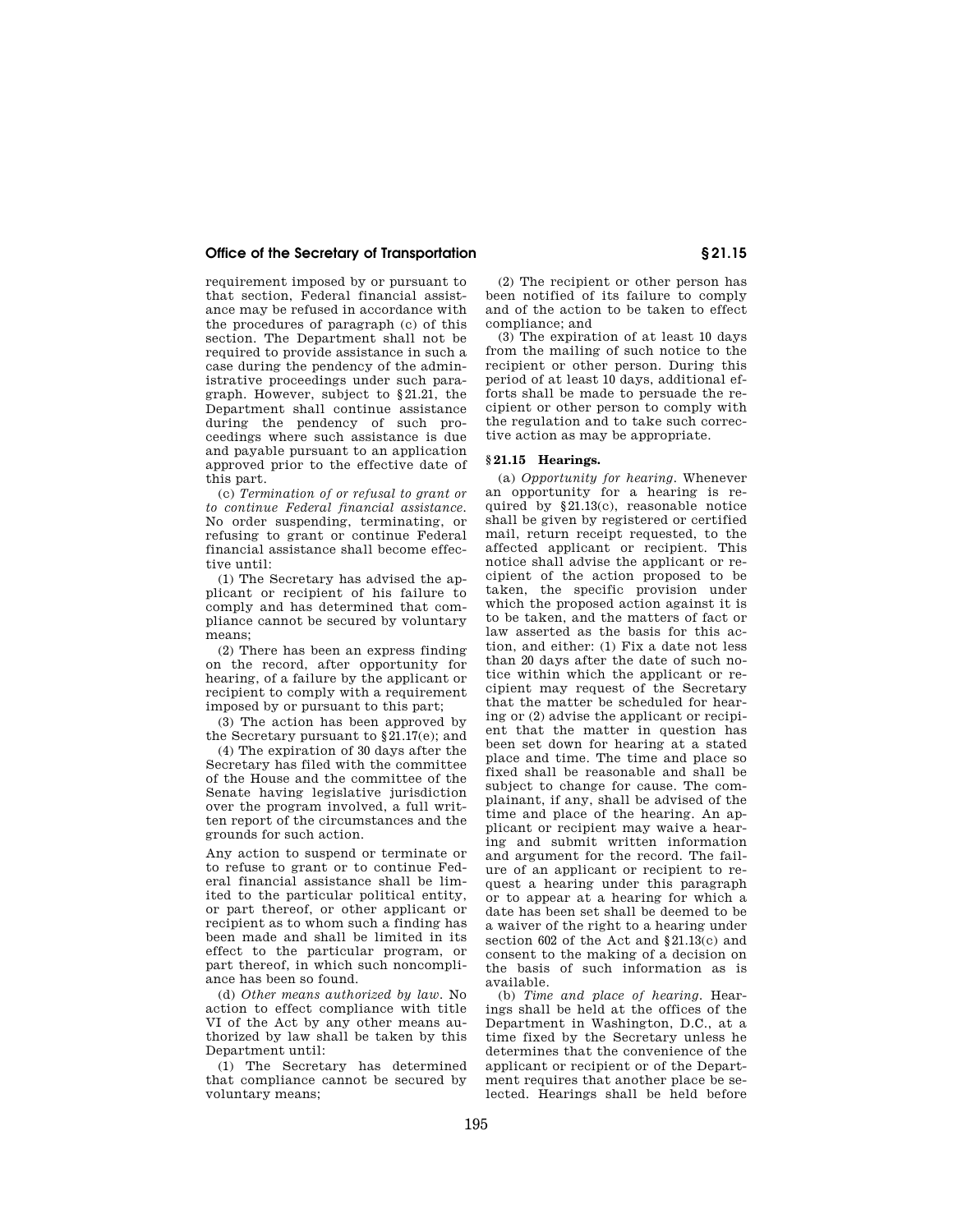the Secretary, or at his discretion, before a hearing examiner appointed in accordance with section 3105 of title 5, United States Code, or detailed under section 3344 of title 5, United States Code.

(c) *Right to counsel.* In all proceedings under this section, the applicant or recipient and the Department shall have the right to be represented by counsel.

(d) *Procedures, evidence, and record.* (1) The hearing, decision, and any administrative review thereof shall be conducted in conformity with sections 554 through 557 of title 5, United States Code, and in accordance with such rules of procedure as are proper (and not inconsistent with this section) relating to the conduct of the hearing, giving of notices subsequent to those provided for in paragraph (a) of this section, taking of testimony, exhibits, arguments and briefs, requests for findings, and other related matters. Both the Department and the applicant or recipient shall be entitled to introduce all relevant evidence on the issues as stated in the notice for hearing or as determined by the officer conducting the hearing at the outset of or during the hearing.

(2) Technical rules of evidence do not apply to hearings conducted pursuant to this part, but rules or principles designed to assure production of the most credible evidence available and to subject testimony to test by cross-examination shall be applied where reasonably necessary by the officer conducting the hearing. The hearing officer may exclude irrelevant, immaterial, or unduly repetitious evidence. All documents and other evidence offered or taken for the record shall be open to examination by the parties and opportunity shall be given to refute facts and arguments advanced on either side of the issues. A transcript shall be made of the oral evidence except to the extent the substance thereof is stipulated for the record. All decisions shall be based upon the hearing record and written findings shall be made.

(e) *Consolidated or joint hearings.* In cases in which the same or related facts are asserted to constitute noncompliance with this part with respect to two or more Federal statutes, authorities, or other means by which

**§ 21.17 49 CFR Subtitle A (10–1–14 Edition)** 

Federal financial assistance is extended and to which this part applies, or noncompliance with this part and the regulations of one or more other Federal departments or agencies issued under title VI of the Act, the Secretary may, by agreement with such other departments or agencies, where applicable, provide for the conduct of consolidated or joint hearings, and for the application to such hearings of rules or procedures not inconsistent with this part. Final decisions in such cases, insofar as this regulation is concerned, shall be made in accordance with §21.17.

[35 FR 10080, June 18, 1970, as amended at 68 FR 51389, Aug. 26, 2003]

#### **§ 21.17 Decisions and notices.**

(a) *Procedure on decisions by hearing examiner.* If the hearing is held by a hearing examiner, the hearing examiner shall either make an initial decision, if so authorized, or certify the entire record including his recommended findings and proposed decision to the Secretary for a final decision, and a copy of such initial decision or certification shall be mailed to the applicant or recipient. Where the initial decision is made by the hearing examiner the applicant or recipient may, within 30 days after the mailing of such notice of initial decision, file with the Secretary his exceptions to the initial decision, with his reasons therefor. In the absence of exceptions, the Secretary may, on his own motion, within 45 days after the initial decision, serve on the applicant or recipient a notice that he will review the decision. Upon the filing of such exceptions or of notice of review, the Secretary shall review the initial decision and issue his own decision thereon including the reasons therefor. In the absence of either exceptions or a notice of review the initial decision shall, subject to paragraph (e) of this section, constitute the final decision of the Secretary.

(b) *Decisions on record or review by the Secretary.* Whenever a record is certified to the Secretary for decision or he reviews the decision of a hearing examiner pursuant to paragraph (a) of this section, or whenever the Secretary conducts the hearing, the applicant or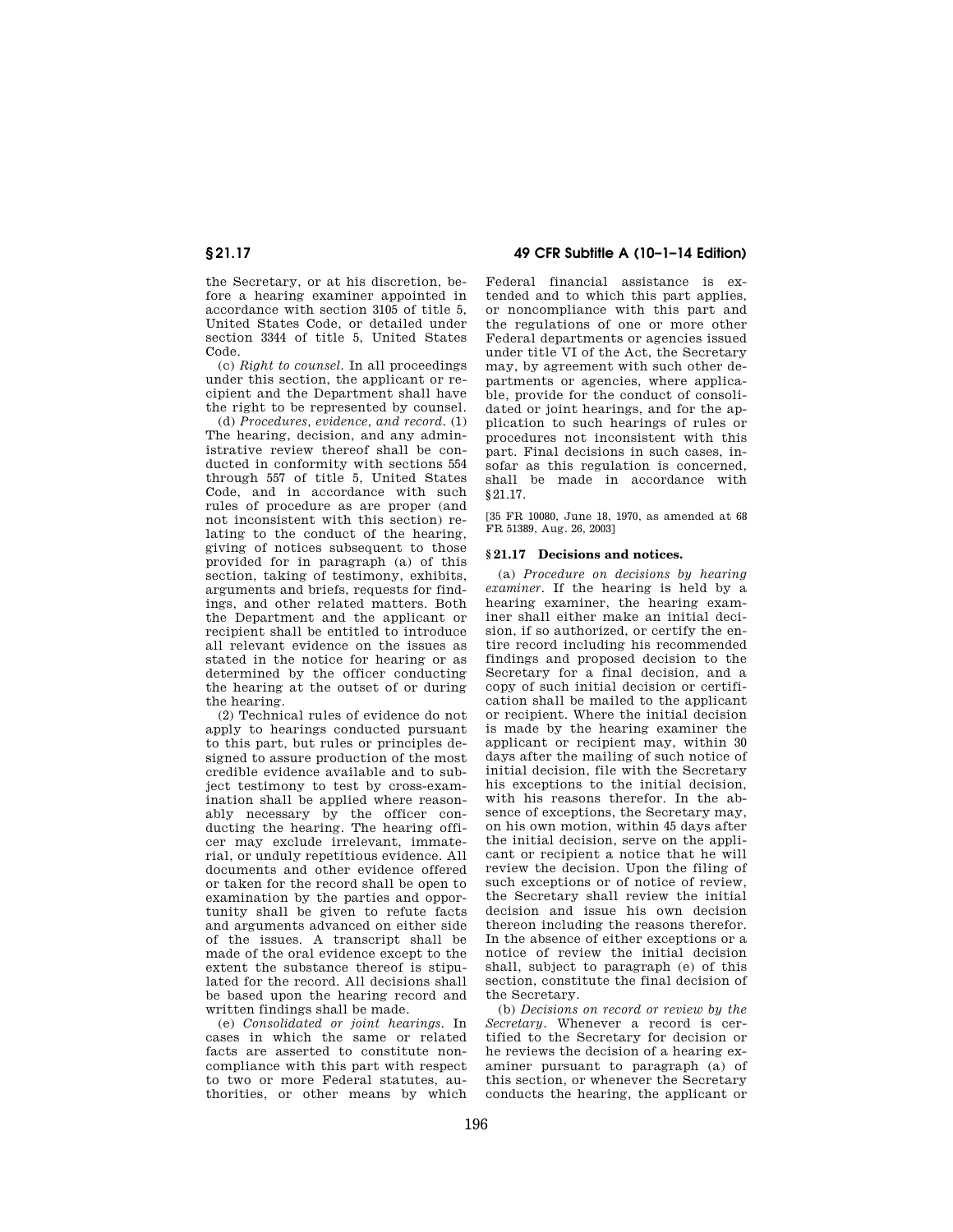recipient shall be given reasonable opportunity to file with him briefs or other written statements of its contentions, and a written copy of the final decision of the Secretary shall be sent to the applicant or recipient and to the complainant, if any.

(c) *Decisions on record where a hearing is waived.* Whenever a hearing is waived pursuant to §21.15, a decision shall be made by the Secretary on the record and a written copy of such decision shall be sent to the applicant or recipient, and to the complainant, if any.

(d) *Rulings required.* Each decision of a hearing examiner or the Secretary shall set forth his ruling on each finding, conclusion, or exception presented, and shall identify the requirement or requirements imposed by or pursuant to this part with which it is found that the applicant or recipient has failed to comply.

(e) *Approval by Secretary.* Any final decision by an official of the Department, other than the Secretary personally, which provides for the suspension or termination of, or the refusal to grant or continue Federal financial assistance, or the imposition of any other sanction available under this part or the Act, shall promptly be transmitted to the Secretary personally, who may approve such decision, may vacate it, or remit or mitigate any sanction imposed.

(f) *Content of orders.* The final decision may provide for suspension or termination of, or refusal to grant or continue Federal financial assistance, in whole or in part, to which this regulation applies, and may contain such terms, conditions, and other provisions as are consistent with and will effectuate the purposes of the Act and this part, including provisions designed to assure that no Federal financial assistance to which this regulation applies will thereafter be extended to the applicant or recipient determined by such decision to be in default in its performance of an assurance given by it pursuant to this part, or to have otherwise failed to comply with this part, unless and until it corrects its noncompliance and satisfies the Secretary that it will fully comply with this part.

(g) *Post termination proceedings.* (1) An applicant or recipient adversely affected by an order issued under paragraph (f) of this section shall be restored to full eligibility to receive Federal financial assistance if it satisfies the terms and conditions of that order for such eligibility or if it brings itself into compliance with this part and provides reasonable assurance that it will fully comply with this part.

(2) Any applicant or recipient adversely affected by an order entered pursuant to paragraph (f) of this section may at any time request the Secretary to restore fully its eligibility to receive Federal financial assistance. Any such request shall be supported by information showing that the applicant or recipient has met the requirements of paragraph  $(g)(1)$  of this section. If the Secretary determines that those requirements have been satisfied, he shall restore such eligibility.

(3) If the Secretary denies any such request, the applicant or recipient may submit a request for a hearing in writing, specifying who it believes such official to have been in error. It shall thereupon be given an expeditious hearing, with a decision on the record in accordance with rules or procedures issued by the Secretary. The applicant or recipient will be restored to such eligibility if it proves at such a hearing that it satisfied the requirements of paragraph  $(g)(1)$  of this section.

While proceedings under this paragraph are pending, the sanctions imposed by the order issued under paragraph (f) of this section shall remain in effect.

[35 FR 10080, June 18, 1970, as amended at 68 FR 51389, Aug. 26, 2003]

#### **§ 21.19 Judicial review.**

Action taken pursuant to section 602 of the Act is subject to judicial review as provided in section 603 of the Act.

#### **§ 21.21 Effect on other regulations, forms, and instructions.**

(a) *Effect on other regulations.* All regulations, orders, or like directions issued before the effective date of this part by any officer of the Department which impose requirements designed to prohibit any discrimination against individuals on the grounds of race, color, or national origin under any program to which this part applies, and which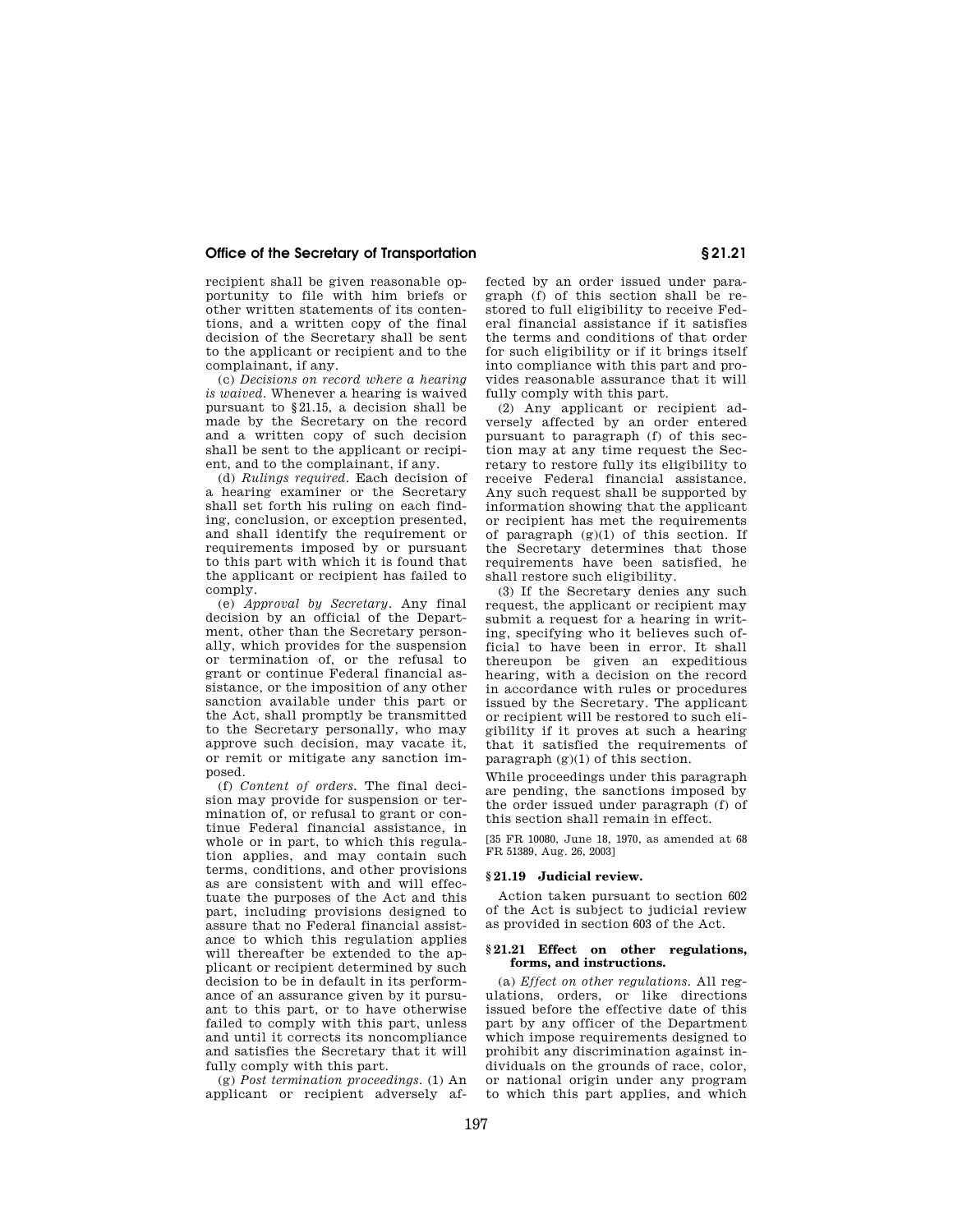authorize the suspension or termination of or refusal to grant or to continue Federal financial assistance to any applicant for a recipient of such assistance for failure to comply with such requirements, are hereby superseded to the extent that such discrimination is prohibited by this part, except that nothing in this part may be considered to relieve any person of any obligation assumed or imposed under any such superseded regulation, order, instruction, or like direction before the effective date of this part. Nothing in this part, however, supersedes any of the following (including future amendments thereof): (1) Executive Order 11246 (3 CFR, 1965 Supp., p. 167) and regulations issued thereunder or (2) any other orders, regulations, or instructions, insofar as such orders, regulations, or instructions prohibit discrimination on the ground of race, color, or national origin in any program or situation to which this part is inapplicable, or prohibit discrimination on any other ground.

(b) *Forms and instructions.* The Secretary shall issue and promptly make available to all interested persons forms and detailed instructions and procedures for effectuating this part as applied to programs to which this part applies and for which he is responsible.

(c) *Supervision and coordination.* The Secretary may from time to time assign to officials of the Department, or to officials of other departments or agencies of the Government with the consent of such departments or agencies, responsibilities in connection with the effectuation of the purposes of title VI of the Act and this part (other than responsibility for final decision as provided in §21.17), including the achievement of effective coordination and maximum uniformity within the Department and within the Executive Branch of the Government in the application of title VI and this part to similar programs and in similar situations. Any action taken, determination made or requirement imposed by an official of another department or agency acting pursuant to an assignment of responsibility under this paragraph shall have the same effect as though such ac-

# **§ 21.23 49 CFR Subtitle A (10–1–14 Edition)**

tion had been taken by the Secretary of this Department.

[35 FR 10080, June 18, 1970, as amended at 68 FR 51389, Aug. 26, 2003]

# **§ 21.23 Definitions.**

Unless the context requires otherwise, as used in this part:

(a) *Applicant* means a person who submits an application, request, or plan required to be approved by the Secretary, or by a primary recipient, as a condition to eligibility for Federal financial assistance, and ''application'' means such an application, request, or plan.

(b) *Facility* includes all or any part of structures, equipment, or other real or personal property or interests therein, and the provision of facilities includes the construction, expansion, renovation, remodeling, alteration or acquisition of facilities.

(c) *Federal financial assistance* includes:

(1) Grants and loans of Federal funds; (2) The grant or donation of Federal property and interests in property;

(3) The detail of Federal personnel;

(4) The sale and lease of, and the per-

mission to use (on other than a casual or transient basis), Federal property or any interest in such property without consideration or at a nominal consideration, or at a consideration which is reduced for the purpose of assisting the recipient, or in recognition of the public interest to be served by such sale or lease to the recipient; and

(5) Any Federal agreement, arrangement, or other contract which has as one of its purposes the provision of assistance.

(d) *Primary recipient* means any recipient that is authorized or required to extend Federal financial assistance to another recipient.

(e) *Program or activity* and *program*  mean all of the operations of any entity described in paragraphs (e)(1) through (4) of this section, any part of which is extended Federal financial assistance:

(1)(i) A department, agency, special purpose district, or other instrumentality of a State or of a local government; or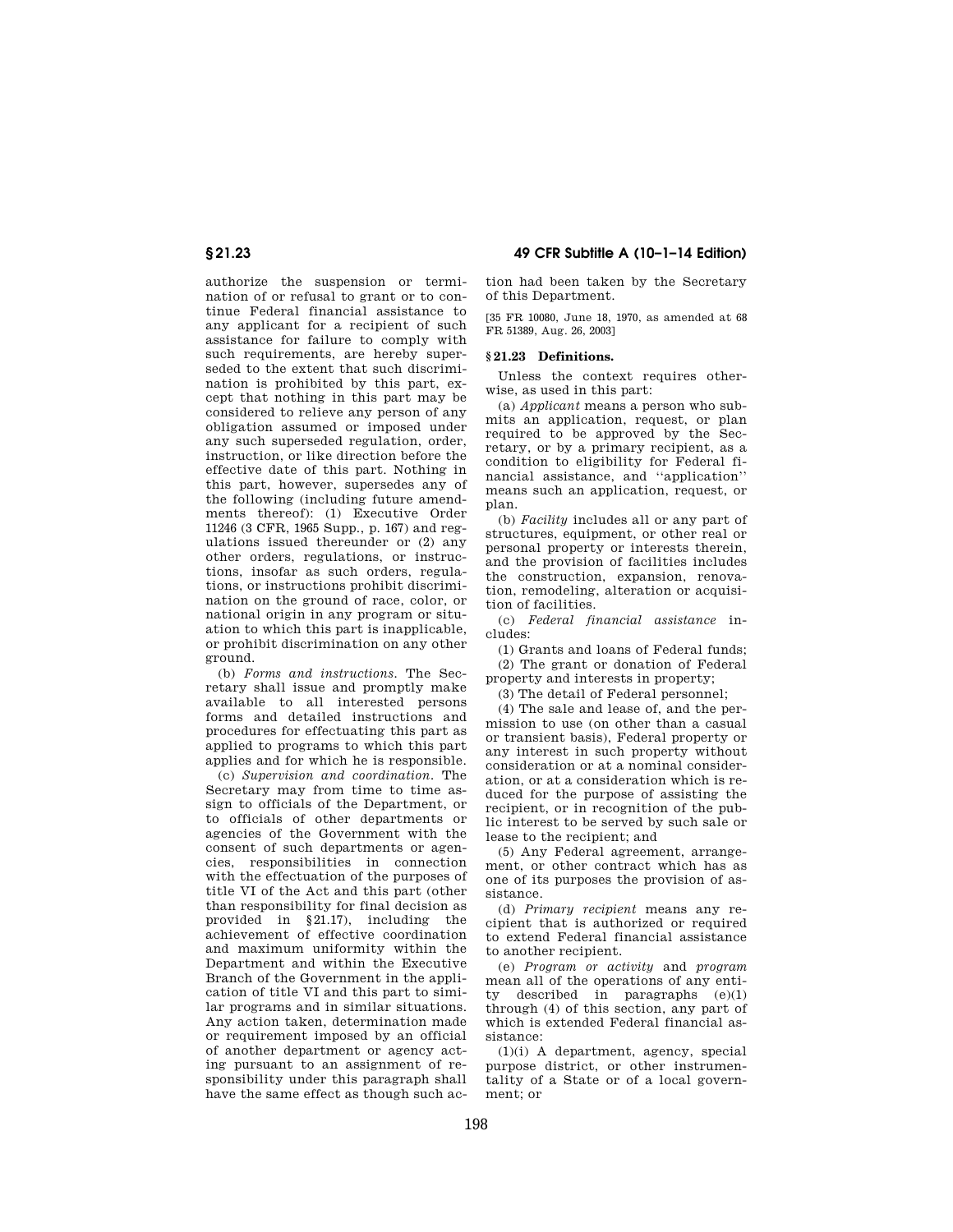## Office of the Secretary of Transportation **Pt. 21, App. A**

(ii) The entity of such State or local government that distributes such assistance and each such department or agency (and each other State or local government entity) to which the assistance is extended, in the case of assistance to a State or local government;

(2)(i) A college, university, or other postsecondary institution, or a public system of higher education; or

(ii) A local educational agency (as defined in 20 U.S.C. 7801), system of vocational education, or other school system;

(3)(i) An entire corporation, partnership, or other private organization, or an entire sole proprietorship—

(A) If assistance is extended to such corporation, partnership, private organization, or sole proprietorship as a whole; or

(B) Which is principally engaged in the business of providing education, health care, housing, social services, or parks and recreation; or

(ii) The entire plant or other comparable, geographically separate facility to which Federal financial assistance is extended, in the case of any other corporation, partnership, private organization, or sole proprietorship; or

(4) Any other entity which is established by two or more of the entities described in paragraph  $(e)(1)$ ,  $(2)$ , or  $(3)$ of this section.

(f) *Recipient* may mean any State, territory, possession, the District of Columbia, or Puerto Rico, or any political subdivision thereof, or instrumentality thereof, any public or private agency, institution, or organization, or other entity, or any individual, in any State, territory, possession, the District of Columbia, or Puerto Rico, to whom Federal financial assistance is extended, directly or through another recipient, including any successor, assignee, or transferee thereof, but such term does not include any ultimate beneficiary.

(g) *Secretary* means the Secretary of Transportation or, except in §21.17 (e), any person to whom he has delegated his authority in the matter concerned.

[35 FR 10080, June 18, 1970, as amended at 68 FR 51389, Aug. 26, 2003]

# APPENDIX A TO PART 21—ACTIVITIES TO WHICH THIS PART APPLIES

1. Use of grants made in connection with Federal-aid highway systems (23 U.S.C. 101 *et seq.*).

2. Use of grants made in connection with the Highway Safety Act of 1966 (23 U.S.C. 401 *et seq.*).

3. Use of grants in connection with the National Traffic and Motor Vehicle Safety Act of 1966 (15 U.S.C. 1391–1409, 1421–1425).

4. Lease of real property and the grant of permits, licenses, easements and rights-ofway covering real property under control of the Coast Guard (14 U.S.C. 93 (n) and (o)).

5. Utilization of Coast Guard personnel and facilities by any State, territory, possession, or political subdivision thereof (14 U.S.C.  $141(a)$ 

6. Use of Coast Guard personnel for duty in connection with maritime instruction and training by the States, territories, and Puerto Rico (14 U.S.C. 148).

7. Use of obsolete and other Coast Guard material by sea scout service of Boy Scouts of America, any incorporated unit of the Coast Guard auxiliary, and public body or private organization not organized for profit  $(14 \text{ U.S.C. } 641(a))$ .

8. U.S. Coast Guard Auxiliary Program (14 U.S.C. 821–832).

9. Use of grants for the support of basic scientific research by nonprofit institutions of higher education and nonprofit organizations whose primary purpose is conduct of scientific research (42 U.S.C. 1891).

10. Use of grants made in connection with the Federal-aid Airport Program (secs. 1–15 and 17–20 of the Federal Airport Act, 49 U.S.C. 1101–1114, 1116–1120).

11. Use of U.S. land acquired for public airports under:

a. Section 16 of the Federal Airport Act, 49 U.S.C. 1115; and

b. Surplus Property Act (sec. 13(g) of the Surplus Property Act of 1944, 50 U.S.C. App. 1622(g), and sec. 3 of the Act of Oct. 1, 1949, 50 U.S.C. App. 1622b).

12. Activities carried out in connection with the Aviation Education Program of the Federal Aviation Administration under sections 305, 311, and 313(a) of the Federal Aviation Act of 1958, as amended (49 U.S.C. 1346, 1352, and 1354(a)).

13. Use of grants and loans made in connection with public transportation programs (49 U.S.C. chapter 53).

14. Use of grants made in connection with the High Speed Ground Transportation Act, as amended (49 U.S.C. 631–642).

[35 FR 10080, June 18, 1970, as amended at 79 FR 21405, Apr. 16, 2014]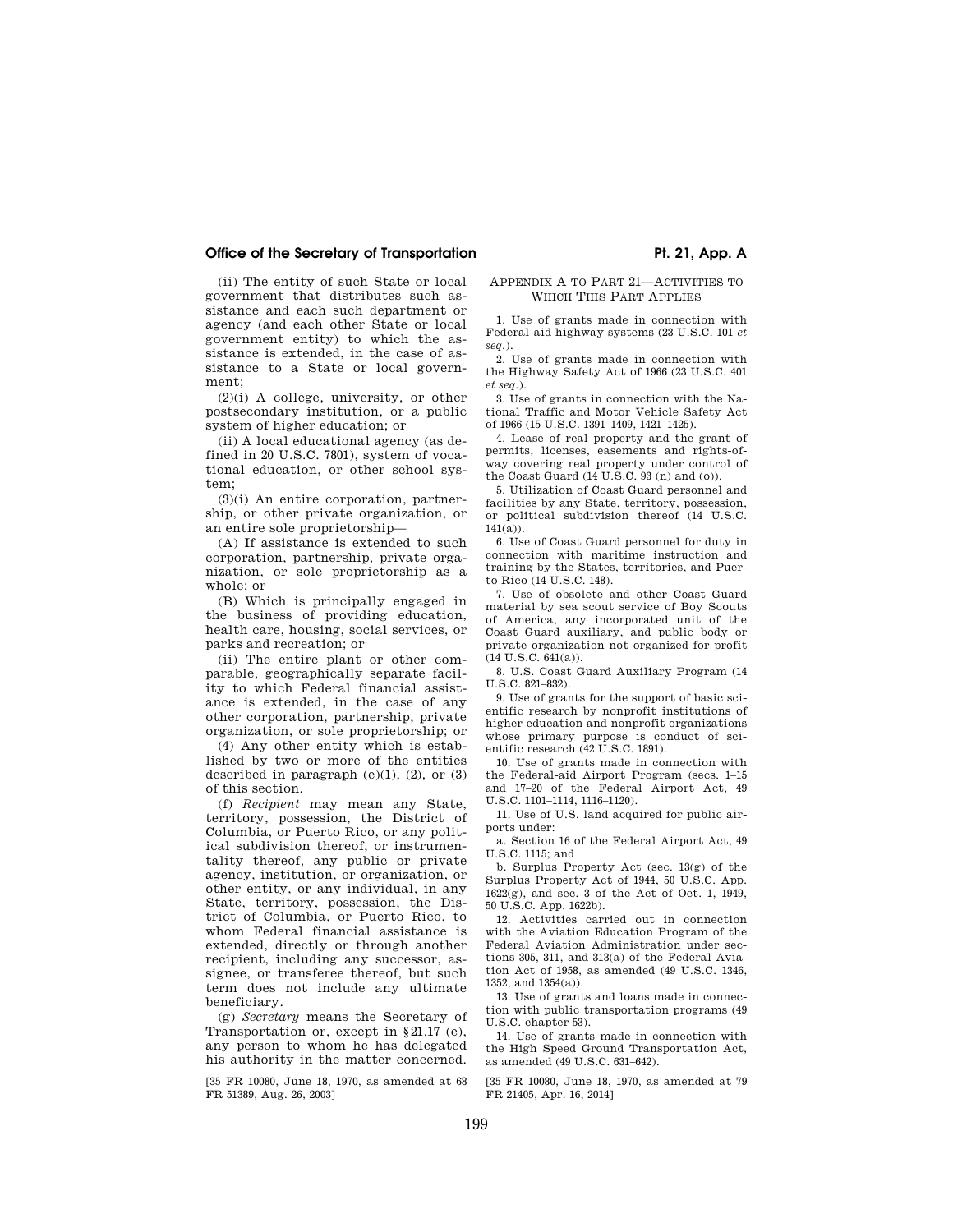APPENDIX B TO PART 21—ACTIVITIES TO WHICH THIS PART APPLIES WHEN A PRIMARY OBJECTIVE OF THE FED-ERAL FINANCIAL ASSISTANCE IS TO PROVIDE EMPLOYMENT

1. Appalachia Regional Development Act of 1965 (40 U.S.C. App. 1 *et seq.*).

APPENDIX C TO PART 21—APPLICATION OF PART 21 TO CERTAIN FEDERAL FI-NANCIAL ASSISTANCE OF THE DE-PARTMENT OF TRANSPORTATION

#### NONDISCRIMINATION ON FEDERALLY ASSISTED PROJECTS

(a) *Examples.* The following examples, without being exhaustive, illustrate the application of the nondiscrimination provisions of this part on projects receiving Federal financial assistance under the programs of certain Department of Transportation operating administrations:

(1) *Federal Aviation Administration.* (i) The airport sponsor or any of his lessees, concessionaires, or contractors may not differentiate between members of the public because of race, color, or national origin in furnishing, or admitting to, waiting rooms, passenger holding areas, aircraft tiedown areas, restaurant facilities, restrooms, or facilities operated under the compatible land use concept.

(ii) The airport sponsor and any of his lessees, concessionaires, or contractors must offer to all members of the public the same degree and type of service without regard to race, color, or national origin. This rule applies to fixed base operators, restaurants, snack bars, gift shops, ticket counters, baggage handlers, car rental agencies, limousines and taxis franchised by the airport sponsor, insurance underwriters, and other businesses catering to the public at the airport.

(iii) An aircraft operator may not be required to park his aircraft at a location that is less protected, or less accessible from the terminal facilities, than locations offered to others, because of his race, color, or national origin.

(iv) The pilot of an aircraft may not be required to help more extensively in fueling operations, and may not be offered less incidental service (such as windshield wiping), than other pilots, because of his race, color, or national origin.

(v) No pilot or crewmember eligible for access to a pilot's lounge or to unofficial communication facilities such as a UNICOM frequency may be restricted in that access because of his race, color, or national origin.

(vi) Access to facilities maintained at the airport by air carriers or commercial operators for holders of first-class transportation tickets or frequent users of the carrier's or

# **Pt. 21, App. B 49 CFR Subtitle A (10–1–14 Edition)**

operator's services may not be restricted on the basis of race, color, or national origin.

(vii) Passengers and crewmembers seeking ground transportation from the airport may not be assigned to different vehicles, or delayed or embarrassed in assignment to vehicles, by the airport sponsor or his lessees, concessionaires, or contractors, because of race, color, or national origin.

(viii) Where there are two or more sites having equal potential to serve the aeronautical needs of the area, the airport sponsor shall select the site least likely to adversely affect existing communities. Such site selection shall not be made on the basis of race, color, or national origin.

(ix) Employment at obligated airports, including employment by tenants and concessionaires shall be available to all regardless of race, creed, color, sex, or national origin. The sponsor shall coordinate his airport plan with his local transit authority and the Federal Transit Administration to assure public transportation, convenient to the disadvantaged areas of nearby communities to enhance employment opportunities for the disadvantaged and minority population.

(x) The sponsor shall assure that the minority business community in his area is advised of the opportunities offered by airport concessions, and that bids are solicited from such qualified minority firms, and awards made without regard to race, color, or national origin.

(2) *Federal Highway Administration.* (i) The State, acting through its highway department, may not discriminate in its selection and retention of contractors, including without limitation, those whose services are retained for, or incidental to, construction, planning, research, highway safety, engineering, property management, and fee contracts and other commitments with person for services and expenses incidental to the acquisition of right-of-way.

(ii) The State may not discriminate against eligible persons in making relocation payments and in providing relocation advisory assistance where relocation is necessitated by highway right-of-way acquisitions.

(iii) Federal-aid contractors may not discriminate in their selection and retention of first-tier subcontractors, and first-tier subcontractors may not discriminate in their selection and retention of second-tier subcontractors, who participate in Federal-aid highway construction, acquisition of rightof-way and related projects, including those who supply materials and lease equipment.

(iv) The State may not discriminate against the traveling public and business users of the federally assisted highway in their access to and use of the facilities and services provided for public accommodations (such as eating, sleeping, rest, recreation,